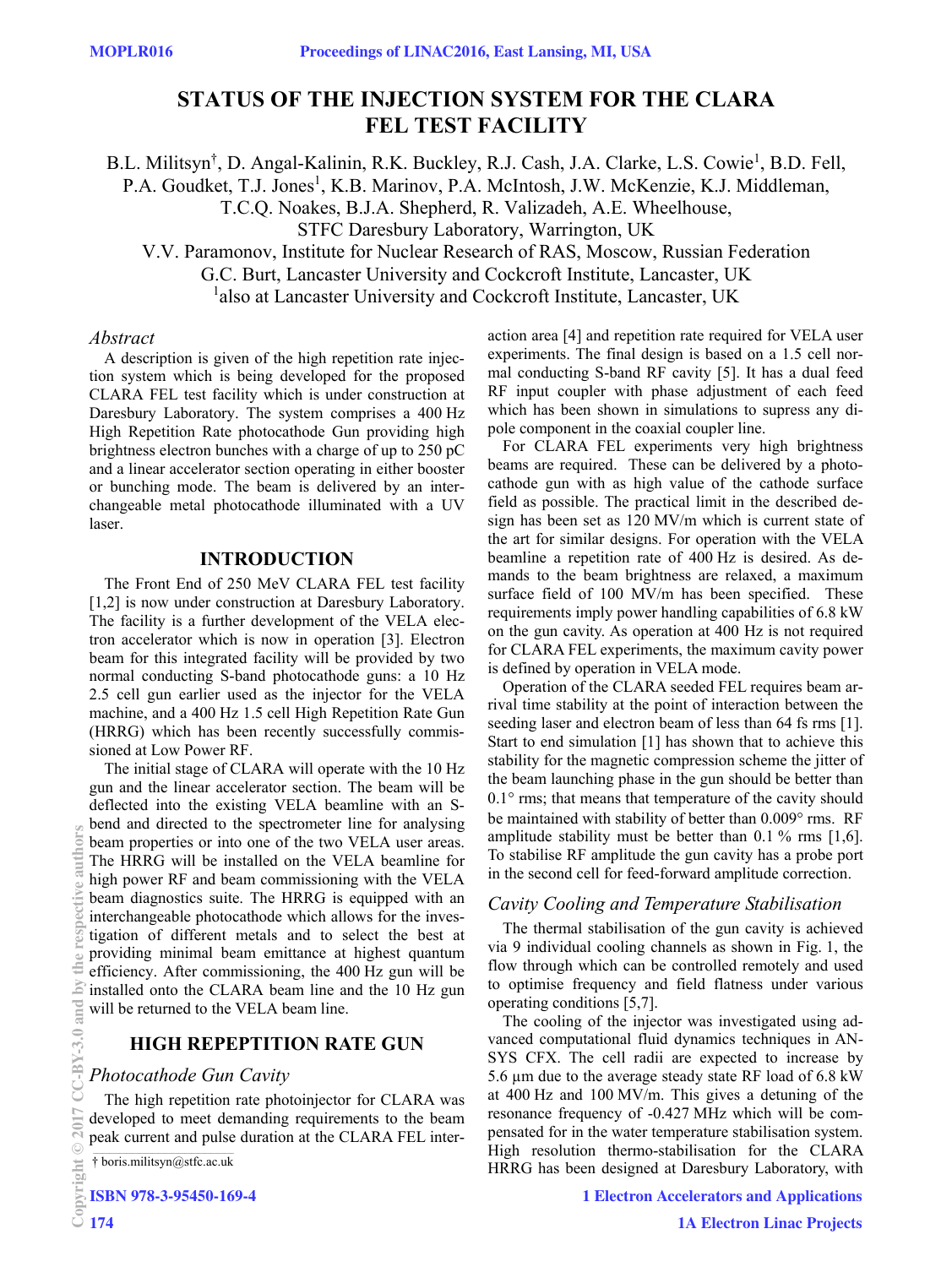

Figure 1: Wall convective heat transfer coefficient in High Repetition Rate Gun cavity as calculated with the ANSYS CFX technique.

the aspiration of controlling the operating temperature within a tolerance of  $\pm 0.025$  °C or better. This deionised water compatible system has been designed to dissipate a maximum heat load of  $\sim 10 \text{ kW}$ , with volumetric flow rates of approximately 2 m<sup>3</sup>/hr.

The system comprises of two split units, interconnected by dedicated cabling and pipework. The flow control element is situated close to the gun; the temperature control element is approximately 30 m away located in an ancillary area outside of the accelerator, this is principally for ease of access during operation, but importantly also removes electronic components from the radiation enclosure reducing the risk of failure.

The operating temperature will be maintained by the mixing of hot and cold water, in a dual valve cascade. The water will be heated with an electronic process heater and the temperature maintained to within  $1^{\circ}C$ , it will then be mixed with cold water via a 3-port control valve to approximately one degree below the required control temperature of about 50  $\degree$ C. This water will then be mixed through a second 3 port control valve with hot water from the heated circuit to control to the set point.



Figure 2: HRRG cavity after manufacturing.

Each channel on the gun has its own remotely operated flow regulating valve to separately control the flow giving the ability to match any variations in load around the gun shown by any of the eight PT100 temperature sensors.

The cavity was manufactured at Research Instruments GmbH and is shown in Fig. 2. A sophisticated cavity tuning procedure based on dimensions correction was developed to tune the field flatness and frequency before brazing [8]. Low-power tests have confirmed the cavity resonant frequency of 2.9985 GHz at 48°C operating temperature with a field flatness of 98±1%. The surface finish was carefully specified in order to achieve a high quality factor,  $Q_{0,0}$  of 13350  $\pm$  280 with Mo cathode plugs. This increases further to  $14230 \pm 120$  using a Cu cathode plug.



Figure 3: Photocathode Preparation System. a-Analysis Chamber, b-Preparation Chamber, c-Transport Vessel.

# **PHOTOCATHODE PREPARATION AND TRANSPORTATION SYSTEM**

The electrons are emitted from interchangeable metal photocathodes illuminated with an UV laser [5]. The photocathodes, which are planned for use will either be a metal thin film deposited on a Mo plug or a metal tablet pressed into the plug. The photocathode will be loaded into the gun with a vacuum load-lock system permanently connected to the gun. The photocathodes, prepared in a Photocathode Preparation System (PPS), are transported to the accelerator hall inside a vacuum Transport Vessel that prevents oxidation of the photocathode surface during transportation. The plug design and its transport system are compatible with the ones used at DESY/LBNL/FNAL that also allow for the testing of different types of photocathodes.

The on-site photocathode preparation and characterisation facility is now under commissioning. This PPS comprises two separate chambers: (a) Analysis Chamber (AC) and (b) Preparation Chamber (PC) (see Fig. 3).

The AC benefits from three complimentary surface characterisation techniques: X-ray Photon-electron Spec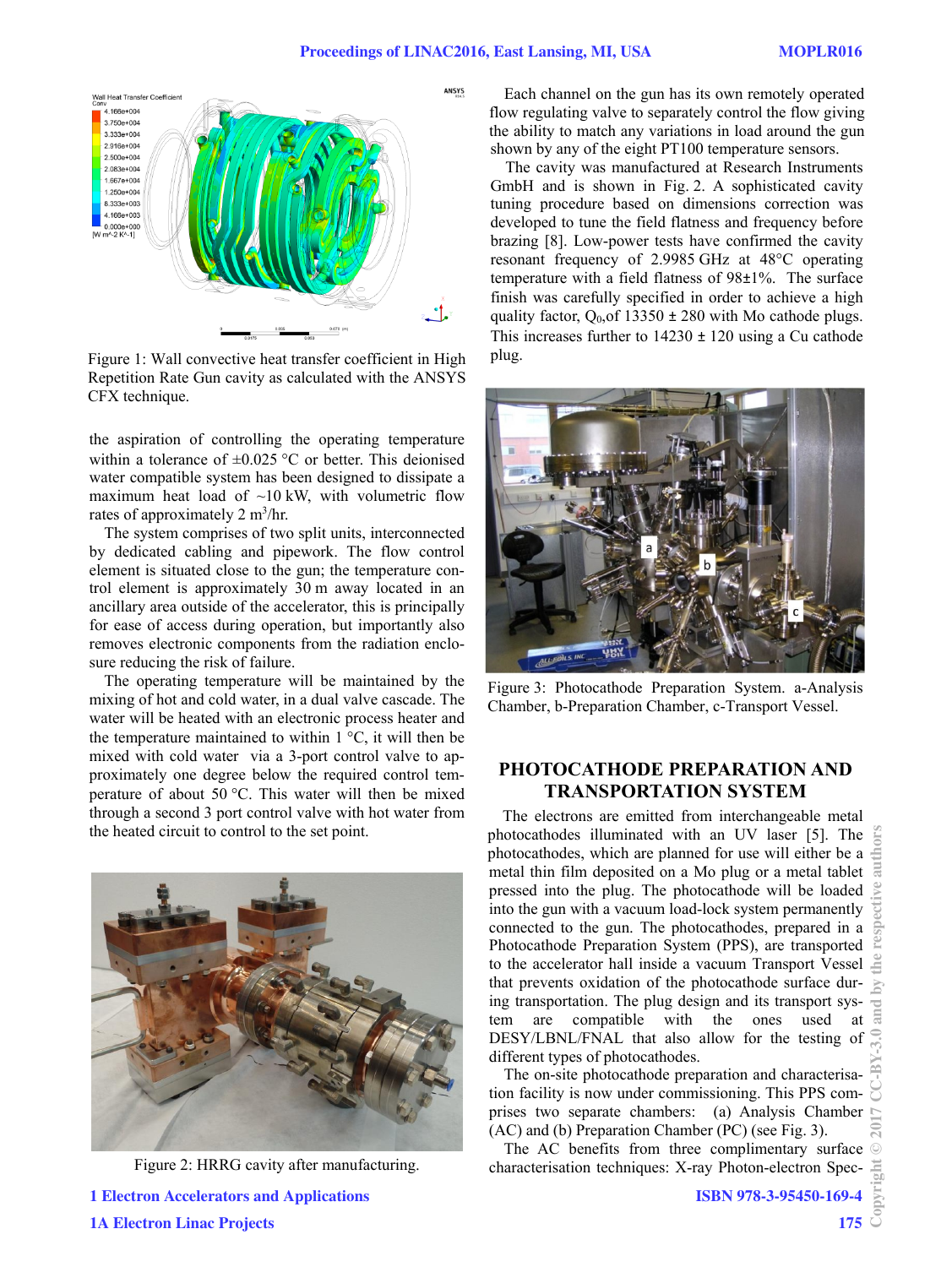troscopy (XPS) which will provide information about surface composition and the chemical state of each element within the 10 nm of the surface, Auger Electron spectroscopy (AES) which will is alternative technique to provide surface composition and Ultra Violet Photonelectron spectroscopy (UPS) for measurement of surface work function. As well as the above techniques it also houses two further components: a UV laser which is used to determine the Quantum Efficiency (QE) of the photocathode and a Kelvin probe which provides another method to determine the surface work function. The above techniques are chosen to characterise the most important parameters of a photocathode which are its QE as a function of surface work function, composition and chemical state.

In order to achieve the desired QE, a separate Preparation Chamber (PC) is attached to the AC. It comprises of a hydrogen cracker source to remove hydrocarbon contamination, broad beam low energy ion source (500 eV) to remove oxide layers in cases where surface oxide can neither desorb nor diffuse into the bulk and two concentric magnetron sputtering sources fed with a pulsed DC power supply in order to be able to deposit metal and insulating material on the surface of the photocathode plug. These will allow for deposition of a thin film of low work function metal such as magnesium on top of a Mo plug. The PC is isolated from the AC via an all metal valve to reduce any cross contamination.

The optimised and characterised photocathodes can then be transported to the RF gun via a vacuum transport vessel which can be attached to the end of the preparation



Figure 4: Magnetic system of the gun on the test stand.

chamber. Four cathodes can be prepared at any time and be housed in the transport vessel.

The PPS will provide a rarely available capability to evaluate a wide range of different photocathode materials in accelerator environment.

### **BEAM FOCUSING SYSTEM**

Beam focusing and emittance compensation are provided by a pair of coaxial, water-cooled solenoids mounted on one support frame as shown in Fig. 4, magnetized in opposite directions such that the fields they generate at the location of the cathode cancel each other out. The bucking solenoid is stationary and the main solenoid is capable of translation towards to the cathode plane and away from it. The magnetic system is operated at variable solenoid currents and at variable separation between the solenoids to produce optimum parameters of the emitted beam.

Whilst the main solenoid is a copy of the solenoid used at VELA, the bucking solenoid had to be designed, built and tested. It relies upon an asymmetric steel yoke that shifts the peak axial field away from its geometric centre towards the cathode to allow for a more efficient use of the available ampere-turns.

Before installation both solenoids were extensively tested both when operating alone and simultaneously and were found to perform exactly as expected.

## **CONCLUSION**

All major components of the High Repetition Rate Injection system are either ready for installation, or in the commissioning stage. First high power RF commissioning of the HRRG on the VELA beam line is expected in early 2017.

# **ACKNOWLEDGEMENT**

This work is partially supported by EuCARD-2 which is co-funded by the partners and European Commission under Capacities 7<sup>th</sup> Framework Programme, Grant Agreement 312453.

#### **REFERENCES**

- [1] J.A. Clarke et al., "CLARA Conceptual Design Report", JINST 9 T05001, 2014.
- [2] J.A. Clarke et al., "The Status of CLARA, the New FEL Test Facility", In Proc. of 37th Int. Free-Electron Laser Conf. (FEL'15), Daejeon, Korea, August 2015, pp. 49-53.
- [3] P.A. McIntosh et al., "The VELA and CLARA Test Facilities at Daresbury Laboratory", presented at the 28th Int. Linear Accelerator Conf., East Lansing, MI, USA, September 2016, paper TH3A03, this conference.
- [4] P.H. Williams et al., "Developments in the CLARA FEL Test Facility Accelerator Design and Simulations", In Proc. of 7th Int. Particle Accelerator Conf. (IPAC'16), Busan, Korea, May 2016, pp. 797-800.